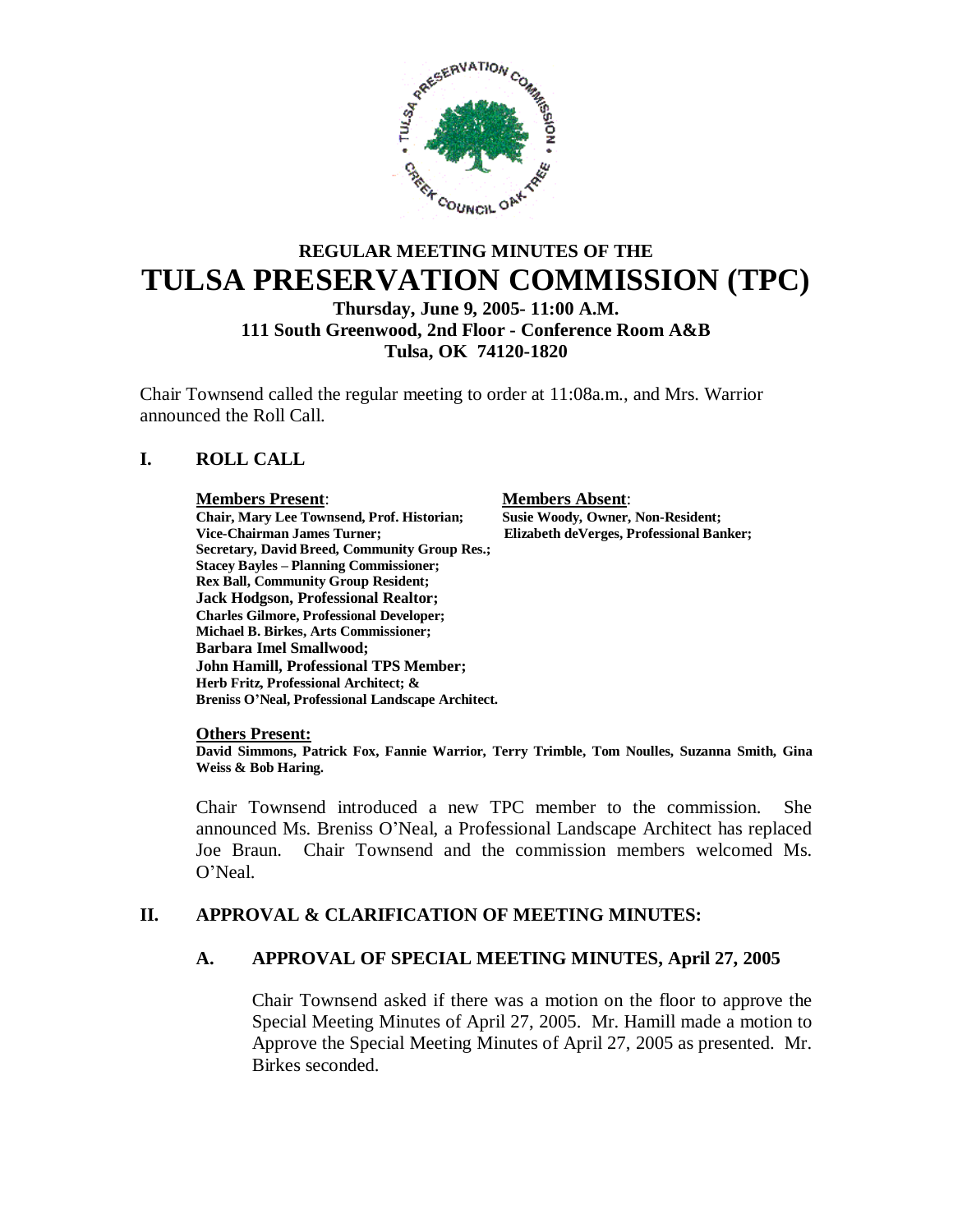#### **Roll Call Vote to Approve Regular Meeting Minutes of April 27, 2005 as presented:**

Chair Townsend – Aye; Vice-Chair Turner – Abstain; Secretary Breed – Aye; Herb Fritz – Abstain; Charles Gilmore – Aye; Jack Hodgson – Aye; Stacey Bayles – Aye; Rex Ball – Was not present during this vote; Michael Birkes – Aye; Barbara Smallwood – Aye; John Hamill – Abstain; & Breniss O'Neal – Abstain. The motion was **Approved by Majority.**

# **B. APPROVAL OF REGULAR MEETING MINUTES, May 12, 2005;**

Chair Townsend asked if there was a motion on the floor to approve the Regular Meeting Minutes of May 12, 2005. Mr. Gilmore made a motion to Approve the Regular Meeting Minutes of May 12, 2005 as presented. Mr. Birkes seconded.

### **Roll Call Vote to Approve Regular Meeting Minutes of May 12, 2005 as presented:**

Chair Townsend – Aye; Vice-Chair Turner – Aye; Secretary Breed – Abstain; Herb Fritz – Aye; Charles Gilmore – Aye; Jack Hodgson – Aye; Stacey Bayles – Abstain; Rex Ball – Was not present during this vote; Michael Birkes – Aye; Barbara Smallwood – Aye; John Hamill – Abstain; & Breniss O'Neal – Abstain. The motion was **Approved by Majority.**

# **C. Clarify corrections to the TPC Regular Meeting Minutes of March 10, 2005 (p. 6) concerning Part V., of Kevin L. Jordan's COA Application, per Chair Townsend's request at the April 14, 2005 TPC Regular Meeting.**

Chair Townsend asked if there was a motion on the floor to approve Part V of Kevin L. Jordan's COA application. Mr. Gilmore made a motion to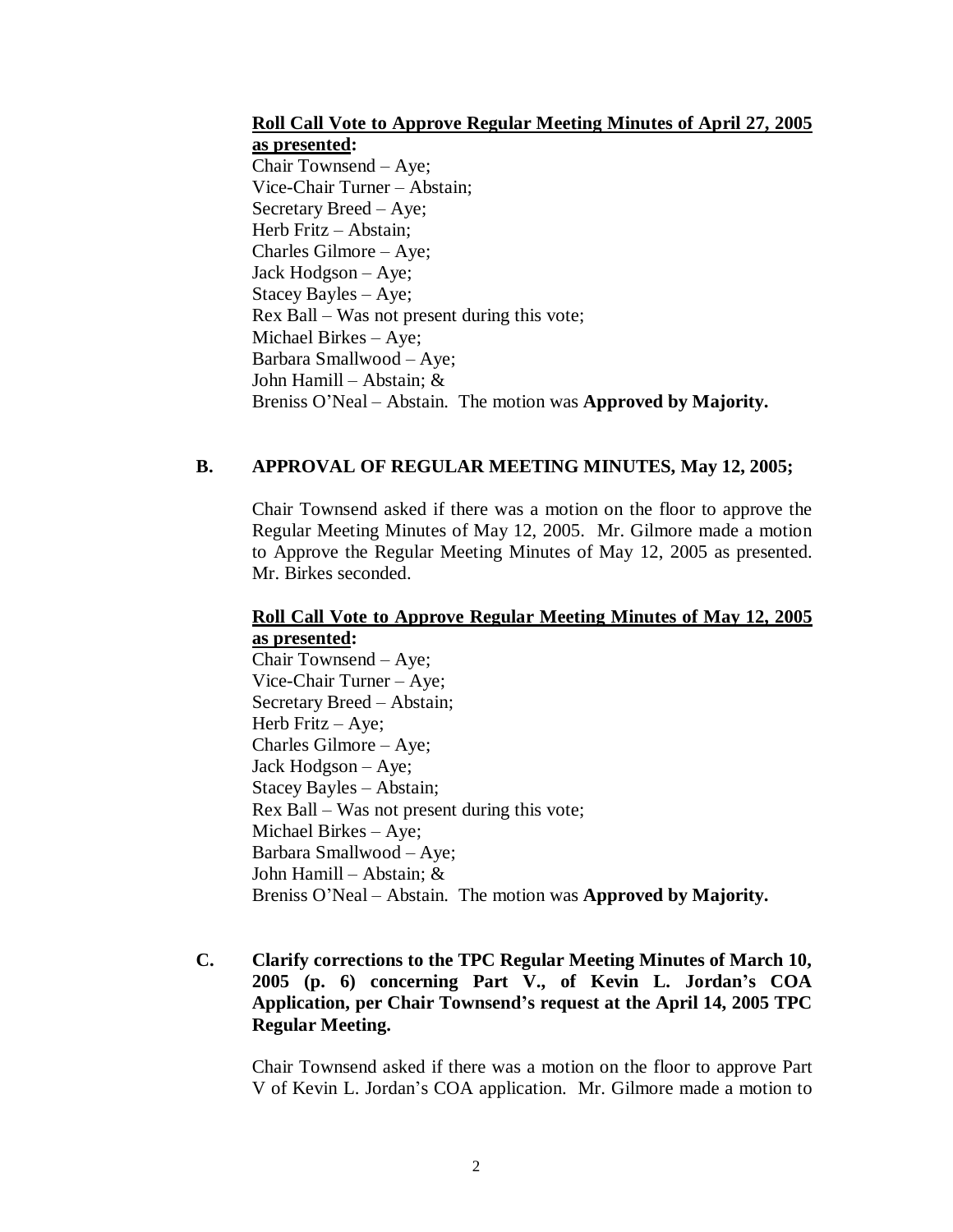Approve Part V of Kevin L. Jordan's COA Application from the March 10, 2005 Regular Meeting Minutes as presented. Mr. Hodgson seconded.

### **Roll Call Vote to Approve Part V of Mr. Jordan's COA Application from the Regular Meeting Minutes of March 10, 2005:**

Chair Townsend – Aye; Vice-Chair Turner – Aye; Secretary Breed – Aye; Herb Fritz – Aye; Charles Gilmore – Aye; Jack Hodgson – Aye; Stacey Bayles – Aye; Rex Ball – Was not present during this vote; Michael Birkes – Aye; Barbara Smallwood – Aye; John Hamill – Abstain; & Breniss O'Neal – Abstain. **The motion was Approved by Majority.**

# **III. UNFINISHED BUSINESS**

# **A. Announcements of any Conflict of Interest**

Chair Townsend asked the commission if anyone had a "Conflict of Interest" with any of the Certificates of Appropriateness (COA) Request that were brought before the board for review. Members were instructed to "Abstain" from voting if that were the case. No one responded.

# **B. Certificates of Appropriateness Request**

Chair Townsend asked COA applicants #1, #2 and #3 if they would allow applicant #4 to go first on the agenda for review of her application due to her work schedule. Applicants #1, #2 and #3 responded by stating that it was okay with them for applicant #4 to go first.

Chair Townsend asked Mr. Fox to please give his presentation on Gina Weiss & Sandra Jackson's application at  $2015$  E.  $19^{th}$  Street.

**4-I) 2015 E. 19th Street, Tulsa, OK 74104 (Yorktown) Request: Part I of II: Approval of the existing 7½' x 2' retaining wall to the left of driveway; COA Subcommittee Complete Application Date: June 7, 2005 GINA WEISS & SANDRA JACKSON –APPROVED**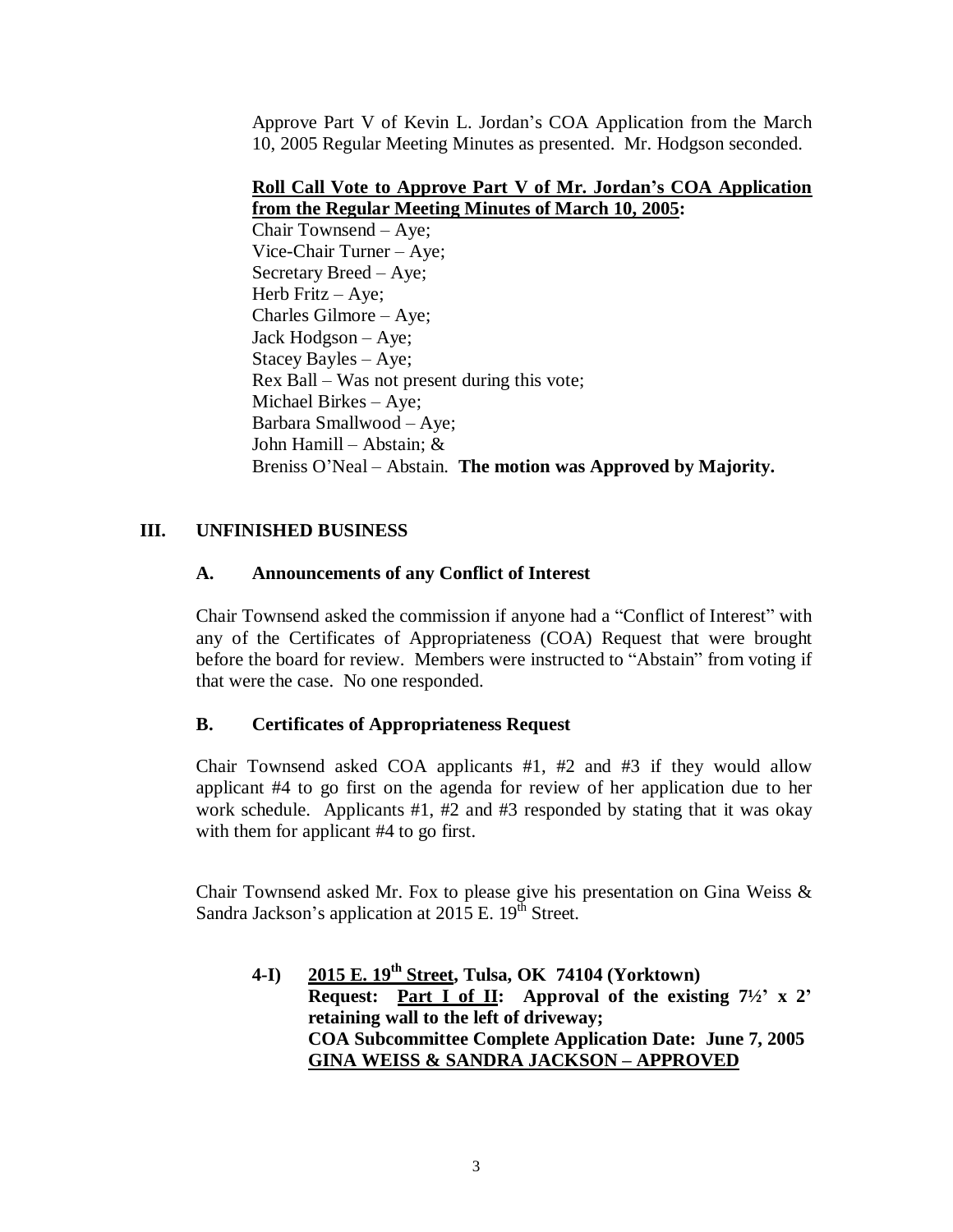Mr. Fox presented Part I of Ms. Weiss and Ms. Jackson's Certificate of Appropriateness application to the commission. Photographs and drawings were available for review and a slide presentation was shown of the historic home in the Yorktown district.

Mr. Fox stated that the retaining wall in front of the structure already exist and that they were asking approval of the existing  $7\frac{1}{2} \times 2$  retaining wall that is installed left of the driveway.

The commission discussed the applicant's request and changed the COA application to read: **Approval of the existing**  $7\frac{1}{2}$ **<sup>'</sup> x 2<sup>'</sup> retaining wall to the left of the driveway.** 

Acting COA Subcommittee Chairman Fritz stated that the COA Subcommittee recommended by a unanimous vote at the June 7, 2005 meeting to approve Part I of Ms. Weiss and Ms. Jackson's application because the application stated that the applicants were proposing to add a  $7\frac{1}{2}$  x 2' retaining wall to the left of the driveway; and not that it was an existing structure. The Subcommittee's decision was based on the appropriate design guidelines for Additions in the Yorktown Historic District.

After careful consideration of the information and materials presented to the commission to make a final determination, Acting COA Subcommittee Chairman Fritz made a motion to support the COA Subcommittee's recommendation to **APPROVE Part I of Ms. Weiss and Ms. Jackson's application.** Mr. Gilmore seconded.

#### **Roll Call Vote to Approve Part I of Ms. Weiss & Ms. Jackson's application:**

Chair Townsend – Abstain; Vice-Chair Turner – Nay; Secretary Breed – Aye; Herb Fritz – Aye; Charles Gilmore – Aye; Jack Hodgson – Aye; Stacey Bayles – Nay; Rex Ball – Nay; Michael Birkes – Nay; Barbara Smallwood –Nay; John Hamill – Aye; & Breniss O'Neal – Aye. **The motion was APPROVED by Majority.**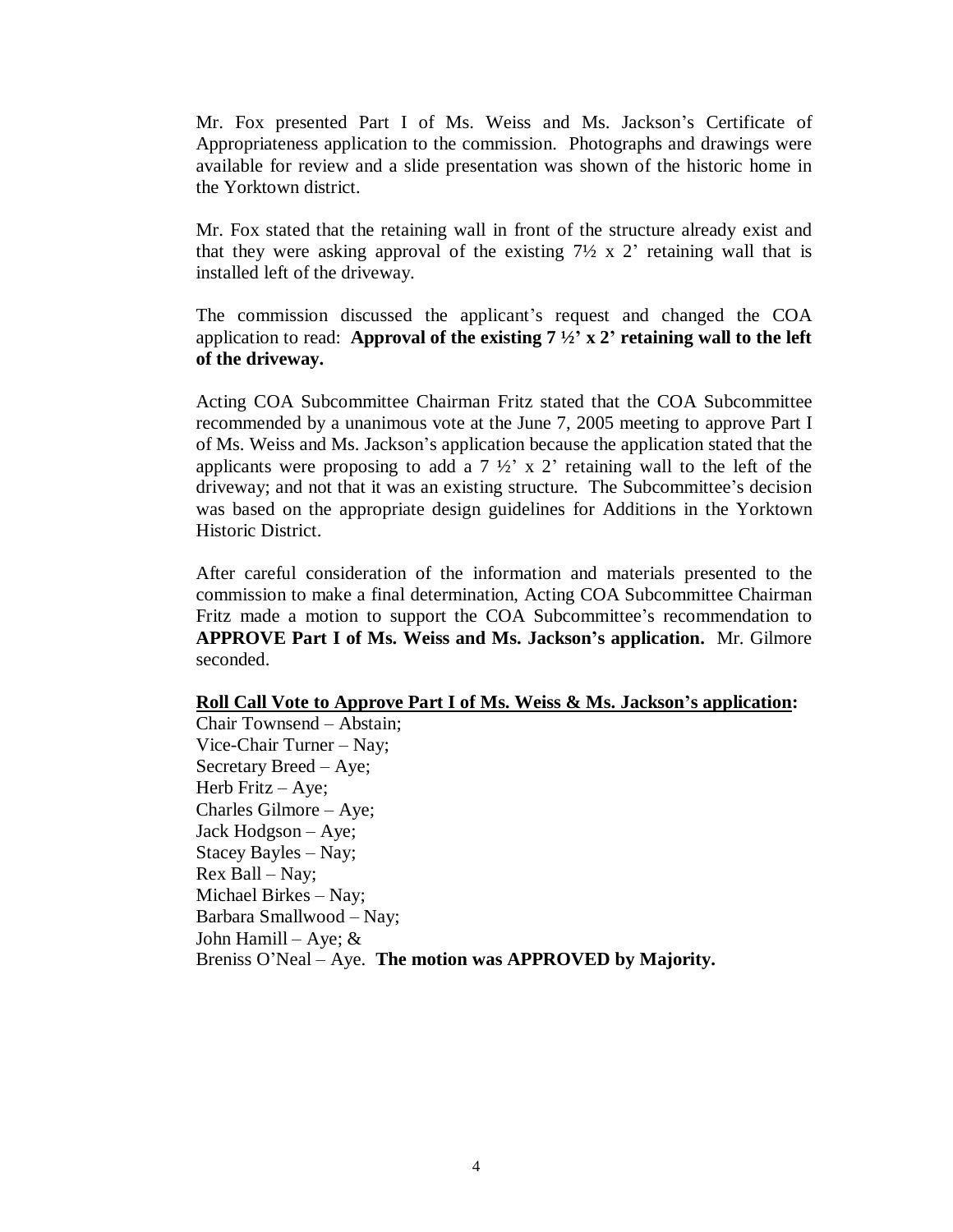**4-II) 2015 E. 19th Street, Tulsa, OK 74104 (Yorktown) Part II of II: Propose to construct decorative terrace/retaining wall on either side of stairway leading to house, 16-18' in length, 2' high, depth 8", columns of same material, 4' high COA Subcommittee Complete Application Date: June 7, 2005 GINA WEISS & SANDRA JACKSON - DENIED**

Mr. Fox presented Part II of Ms. Weiss and Ms. Jackson's Certificate of Appropriateness application to the commission. Photographs and drawings were available for review and a slide presentation was shown of the historic home in the Yorktown district.

Mr. Fox stated that they plan to construct a decorative terrace/retaining wall on either side of the stairway leading to the house, 16-18' in length, 2' high, depth 8", columns of same material, and 4' high.

Acting COA Subcommittee Chairman Fritz stated that the COA Subcommittee forwarded Part II of Ms. Weiss and Ms. Jackson's application at the June 7, 2005 meeting to the TPC. He stated that due to a motion made to Deny Part II of this application. No one seconded the motion, therefore the motion FAILED; and no one else made another motion.

After careful consideration of the information and materials presented to the commission to make a final determination, Mr. Ball made a motion to **Deny Part II of Ms. Weiss and Ms. Jackson's application.** Mr. Hodgson seconded.

#### **Roll Call Vote to Deny Part II of Ms. Weiss & Ms. Jackson's application:**

Chair Townsend – Aye; Vice-Chair Turner –Aye; Secretary Breed – Aye; Herb Fritz  $-$  Nay; Charles Gilmore – Nay; Jack Hodgson – Aye; Stacey Bayles –Aye;  $Rex$  Ball – Aye; Michael Birkes –Aye; Barbara Smallwood –Aye; John Hamill – Nay;  $\&$ Breniss O'Neal –Nay. **The motion was Approved by Majority to Deny.**

*The Tulsa Preservation Commission "Denied Part II of Ms. Weiss & Ms. Jackson's proposal" based on Section VIIIB, Additions, B.1.1.3 from Guidelines for Additions to Existing Residential Structures for the Yorktown Historic District.*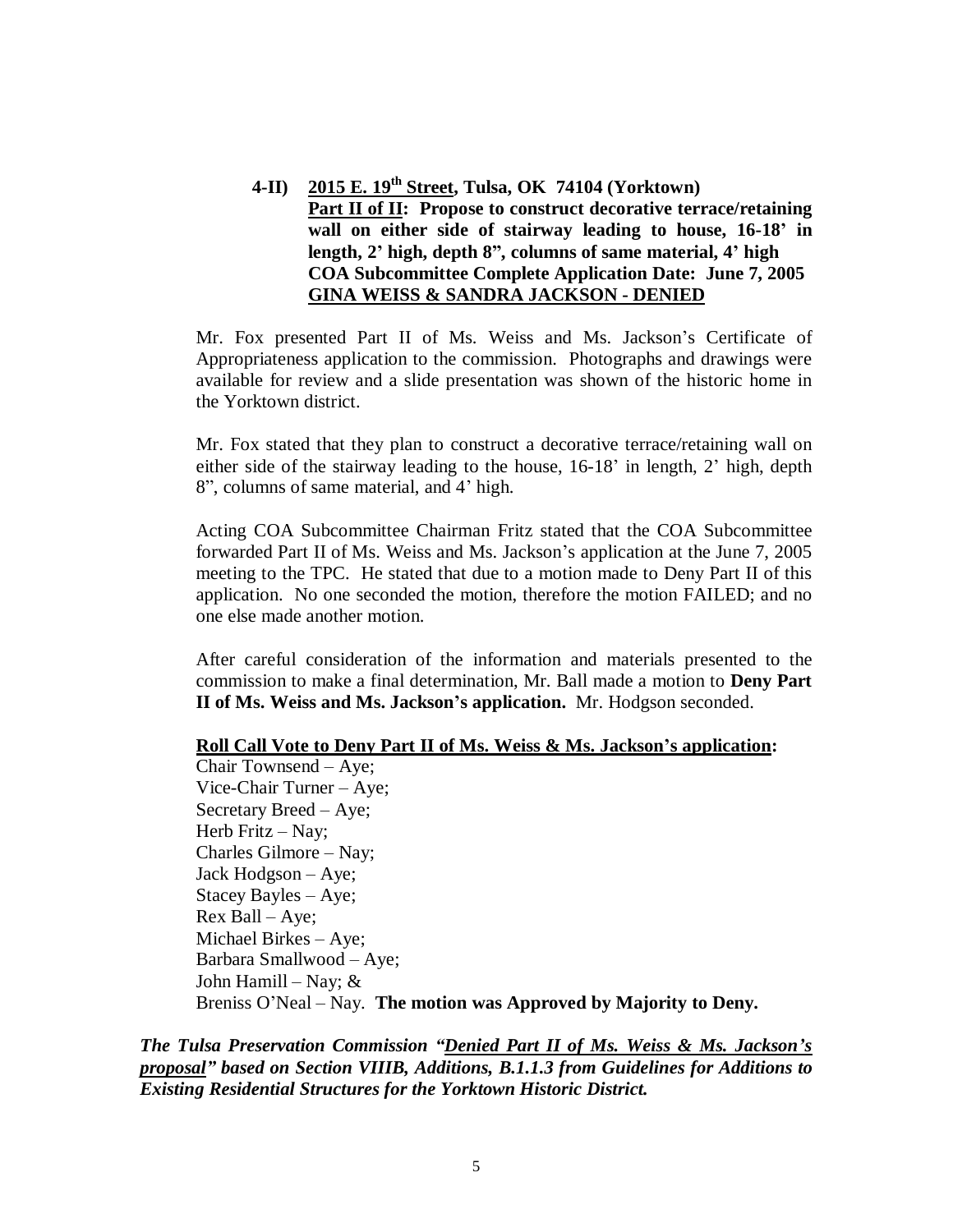Mr. Ball stated that he believes that Part I of Ms. Weiss  $\&$  Ms. Jackson's application should be reconsidered due to the close/tie vote. Other members agreed with him. Mr. Ball made a motion to reconsider Part I of Ms. Weiss and Ms. Jackson's application by placing Part I on the next TPC meeting agenda. Mr. Hodgson seconded.

#### **Roll Call Vote to reconsider Part I of Ms. Weiss & Ms. Jackson's application:**

Chair Townsend – Aye; Vice-Chair Turner – Aye; Secretary Breed – Aye; Herb Fritz – Aye; Charles Gilmore – Aye; Jack Hodgson – Aye; Stacey Bayles – Aye; Rex Ball – Aye; Michael Birkes – Aye; Barbara Smallwood – Aye; John Hamill – Aye;  $&$ Breniss O'Neal – Aye. **The motion was Approved Unanimously.**

Chair Townsend moved to Agenda Item, III., Unfinished Business, COA Request, B., #1, Brian Bale at 1552 S. Lewis Avenue.

Chair Townsend asked Mr. Fox to please give his presentation on Mr. Bale's application.

**1-I) 1552 S. Lewis Ave., Tulsa, OK 74104 (Yorktown) Request: Part I of II: Propose to replace existing garage doors/walls/windows with the simulated garage doors. Doors will be constructed to resemble carriage-style doors; COA Subcommittee Complete Application Date: May 24, 2005 BRIAN BALE – APPROVED W/CONDITIONS**

Mr. Fox presented Part I of Mr. Bale's Certificate of Appropriateness application to the commission. Photographs and drawings were available for review and a slide presentation was shown of the historic home in the Yorktown district.

Mr. Fox stated that Mr. Bale plans to replace the existing garage doors/walls/windows with the simulated garage doors; and that the doors will be constructed to resemble carriage-style garage doors.

COA Subcommittee Chairman Turner stated that the COA Subcommittee recommended by a unanimous vote at the May 24, 2005 to approve Part I of Mr. Bale's original application that stated: Propose to replace existing garage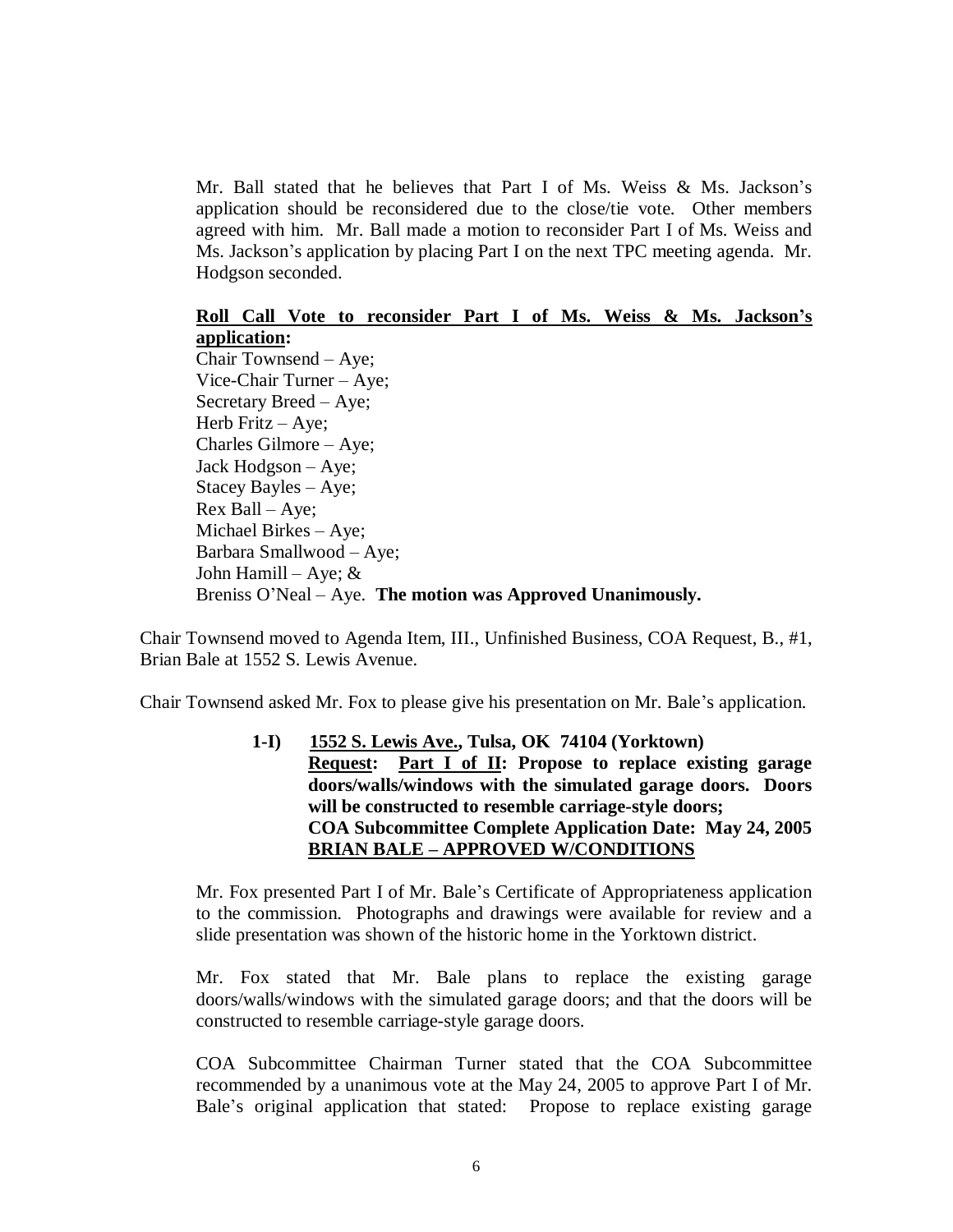doors/walls with regular exterior doors. Doors will be constructed to resemble carriage style garage doors under the following Conditions:

• That the applicant use the drawings of Option #1 to replace the garage doors with 1 X 6 exterior doors on the North, East and West Elevations; and 1 X 8 exterior doors on the South.

The Subcommittee's decision to recommend approval of Part I of Mr. Bale's application was based on the appropriate design guidelines for Rehabilitation in the Yorktown Historic District.

After careful consideration of the information and materials presented to the commission to make a final determination, Vice-Chairman Turner (of the TPC) made a motion to **Approve Part I of Mr. Bale's application that should read:**

**Part I of II: Propose to replace the existing garage doors/walls/windows with the simulated garage doors. The doors will be constructed to resemble carriage-style doors under the following Conditions:**

 **That Mr. Bale use the drawings of Option #1 to replace the garage doors with 1X6 trim on the top and sides of the simulated doors; a 1X8 on the bottom trim of the simulated doors with a 1X4 trim surrounding the false door trim.**

Mr. Hodgson seconded.

### **Roll Call Vote to Approve Part I of Mr. Bale's application w/Conditions:**

Chair Townsend – Aye; Vice-Chair Turner – Aye; Secretary Breed – Aye; Herb Fritz – Aye; Charles Gilmore –Aye; Jack Hodgson – Aye; Stacey Bayles – Aye; Rex Ball – Aye; Michael Birkes – Aye; Barbara Smallwood – Aye; John Hamill – Aye;  $&$ Breniss O'Neal –Aye. **The motion was Approved Unanimously.**

*The Tulsa Preservation Commission "Approved Part I of Mr. Bale's proposal" based on Section VIIIA, General Requirements, A.1.0.1, A.1.0.2, A.1.0.3, Wall Materials, A.1.1.2 and Windows & Doors, A.1.2.5 & A.1.2.6 for Rehabilitation of Existing Residential Buildings for the Yorktown Historic District.*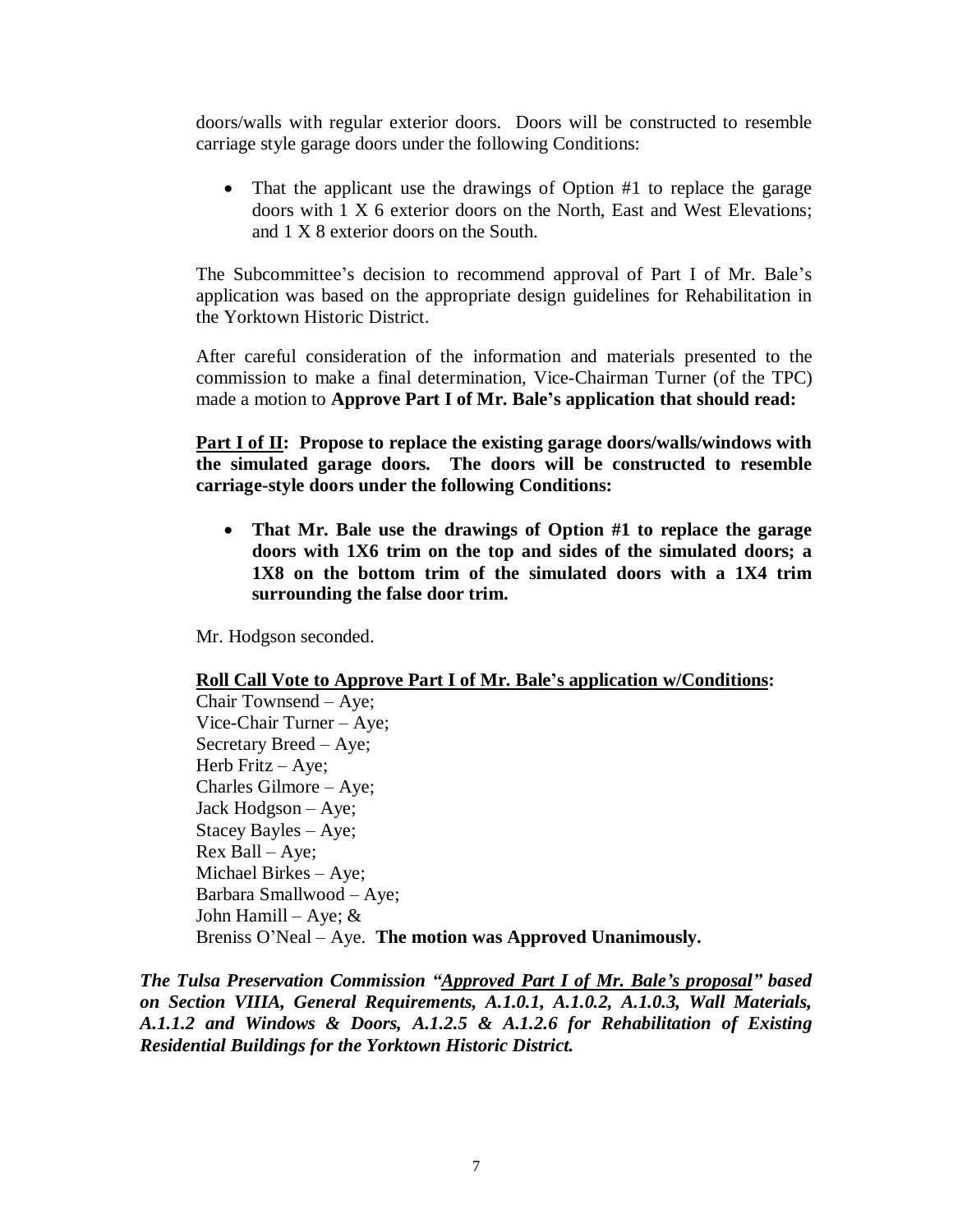**1552 S. Lewis Ave., Tulsa, OK 74104 (Yorktown)**

# **1-II) Part II of II: Propose to widen existing driveway slab at narrowest section (8') to match driveway entrance, and existing slab. COA Subcommittee Complete Application Date: May 24, 2005 BRIAN BALE – APPROVED**

Mr. Fox presented Part II of Mr. Bale's Certificate of Appropriateness application to the commission. Photographs and drawings were available for review and a slide presentation was shown of the historic home in the Yorktown district.

Mr. Fox stated that Mr. Bale plans to widen the existing driveway slab at its narrowest section of eight (8) feet to match the driveway entrance and existing slab.

COA Subcommittee Chairman Turner stated that the COA Subcommittee recommended by a unanimous vote at the May 24, 2005 to approve Part II of Mr. Bale's application to the TPC.

The Subcommittee's decision to recommend approval of Part II of Mr. Bale's application was based on the appropriate design guidelines for Additions in the Yorktown Historic District.

After careful consideration of the information and materials presented to the commission to make a final determination, Vice-Chairman Turner (of the TPC) made a motion to support the COA Subcommittee's recommendation to **Approve Part II of Mr. Bale's application.** Mr. Fritz seconded.

#### **Roll Call Vote to Approve Part II of Mr. Bale's application:**

Chair Townsend – Aye; Vice-Chair Turner – Aye; Secretary Breed – Aye; Herb Fritz – Aye; Charles Gilmore – Aye; Jack Hodgson – Aye; Stacey Bayles – Abstain; Rex Ball – Aye; Michael Birkes – Aye; Barbara Smallwood – Aye; John Hamill – Aye;  $&$ Breniss O'Neal – Aye. **The motion was Approved by Majority.**

*The Tulsa Preservation Commission "Approved Part I of Mr. Bale's proposal" based on Section VIIIA, General Requirements, A.1.0.1, A.1.0.2, A.1.0.3, Wall Materials, A.1.1.2 and Windows & Doors, A.1.2.5 & A.1.2.6 for Rehabilitation of Existing*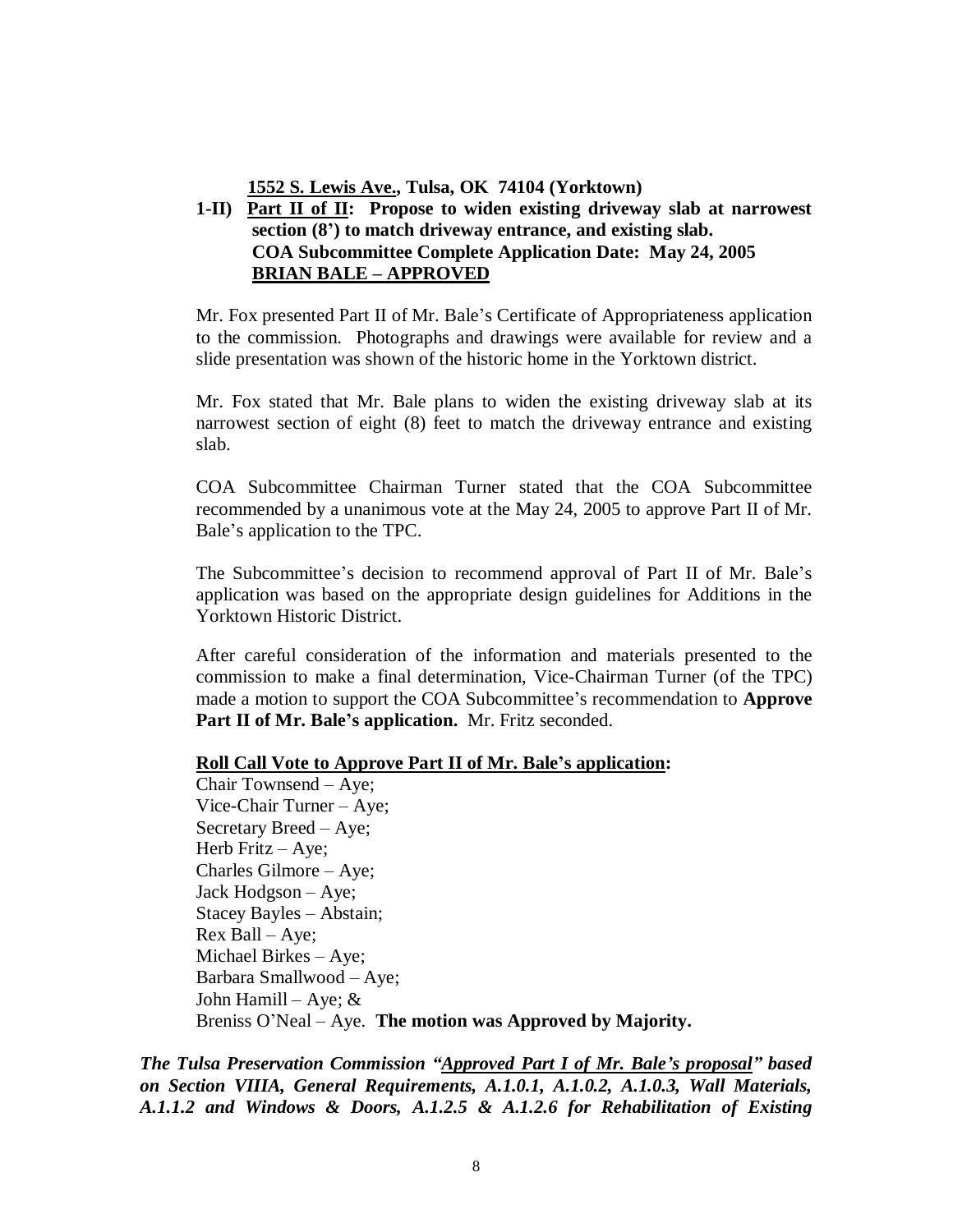### *Residential Buildings for the Yorktown Historic District.*

Chair Townsend asked Mr. Fox to please give his presentation on the next application of Tom Noulles at 1719 S. Detroit Avenue.

> **2) 1719 S. Detroit Avenue, Tulsa, OK 74120 (N. Maple Ridge) Request: Propose to add a 213 square foot closet addition to the rear/east façade of the structure. COA Subcommittee Complete Application Date: May 24, 2005 TOM NOULLES - APPROVED**

Mr. Fox presented Mr. Noulles' Certificate of Appropriateness application to the commission. Photographs and drawings were available for review and a slide presentation was shown of the historic home in the North Maple Ridge district.

Mr. Fox stated that Mr. Noulles plans to add a 213 square foot closet addition to the rear/east façade of the structure.

COA Subcommittee Chairman Turner stated that the COA Subcommittee recommended by a unanimous vote at the May 24, 2005 to approve Mr. Noulles' application to the TPC under the following Conditions:

• That the applicant match the existing siding on the south elevation.

The Subcommittee's decision to recommend approval of Mr. Noulles' application was based on the appropriate design guidelines for Additions in the North Maple Ridge Historic District.

After careful consideration of the information and materials presented to the commission to make a final determination, Vice-Chairman Turner (of the TPC) made a motion to support the COA Subcommittee's recommendation to **Approve Mr. Noulles'application by amending the Conditions:**

 **That the applicant match the existing siding to dimensions and texture on the south elevation.**

Mr. Gilmore seconded.

### **Roll Call Vote to Approve Mr. Noulles' application:**

Chair Townsend – Aye; Vice-Chair Turner – Aye; Secretary Breed – Aye; Herb Fritz – Aye; Charles Gilmore – Aye; Jack Hodgson – Aye; Stacey Bayles – Aye; Rex Ball – Aye; Michael Birkes – Aye;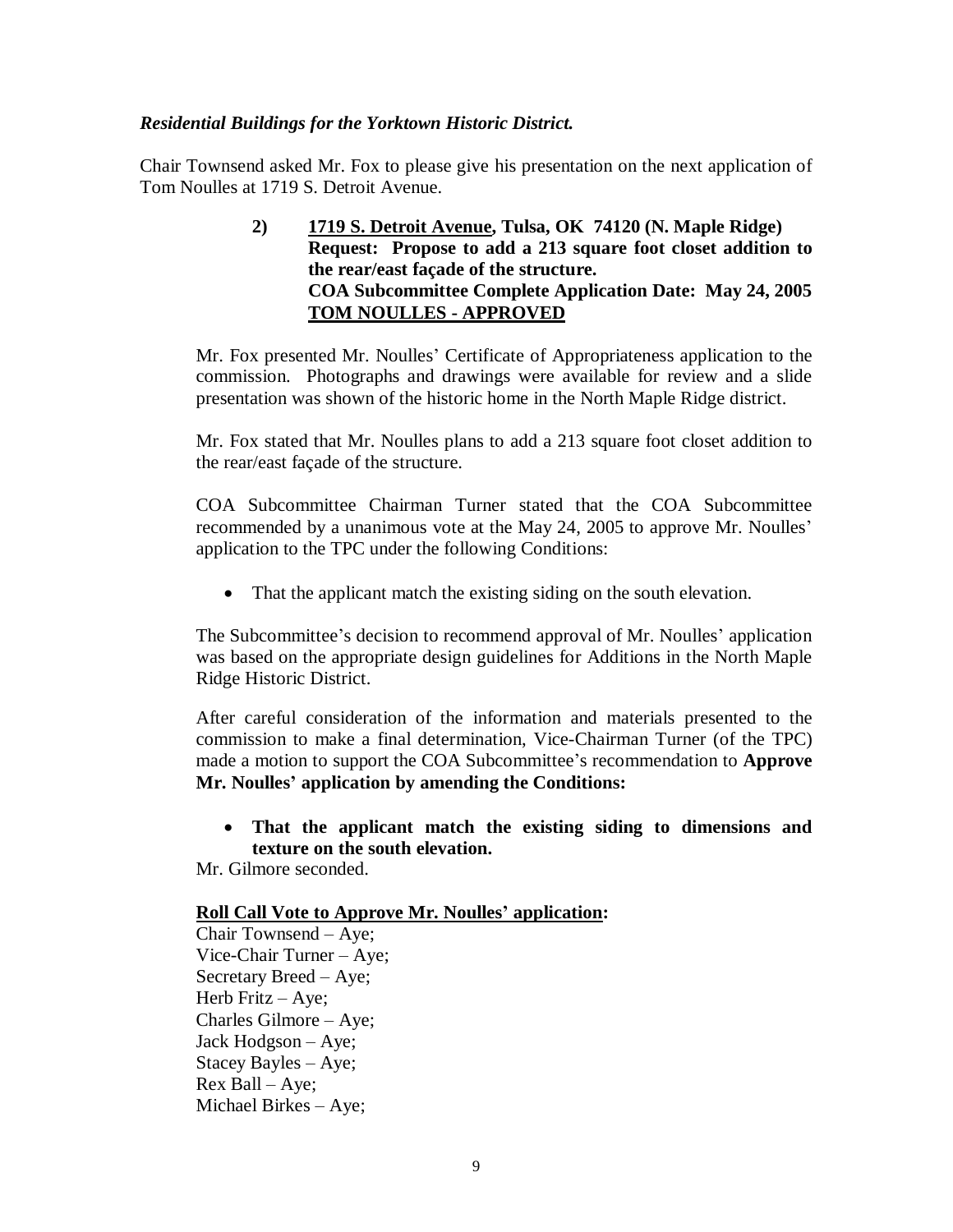Barbara Smallwood – Aye; John Hamill – Aye; & Breniss O'Neal – Aye. **The motion was Approved Unanimously.**

### *The Tulsa Preservation Commission "Approved Mr. Noulles'proposal" based on Section VIIIB, Building Materials & Elements, B.1.2.1, B.1.2.2, & Roofs, 1.3.2 for Additions to Existing Structures for the North Maple Ridge Historic District.*

Chair Townsend asked Mr. Fox to please give his presentation on the next application of Marty & Nicole McMahan at 1851 E.  $17<sup>th</sup>$  Street.

> **3) 1851 E. 17th Street, Tulsa, OK 74104 (Yorktown) Request: Part I of II: Propose to replace existing rock steps and sidewalk in front yard with concrete and there is no change to square footage; & Part II of II: Propose to paint new concrete on porch to match existing green and red, if desired. COA Subcommittee Complete Application Date: June 7, 2005 MARTY & NICOLE MCMAHAN - APPROVED**

Mr. Fox presented Parts I & II of Marty and Nicole McMahan's Certificate of Appropriateness application to the commission. Photographs and drawings were available for review and a slide presentation was shown of the historic home in the Yorktown district.

Mr. Fox stated that the McMahans plan to replace the existing rock steps and sidewalk in the front yard with concrete; and that there is no change in the square footage. They also plan to paint the new concrete on the porch.

Acting COA Subcommittee Chairman Fritz stated that the COA Subcommittee recommended by a unanimous vote at the June 7, 2005 to approve the McMahan's application to the TPC.

The Subcommittee's decision to recommend approval of the McMahan's application was based on the appropriate design guidelines for Rehabilitation in the Yorktown Historic District.

After careful consideration of the information and materials presented to the commission to make a final determination, Acting COA Subcommittee Chairman Fritz made a motion to support the COA Subcommittee's recommendation to **Approve Parts I & II of the McMahan's application. He amended Part II of this application to read:**

**(Part II) Propose to paint new concrete on porch to match existing green and red, if desired.**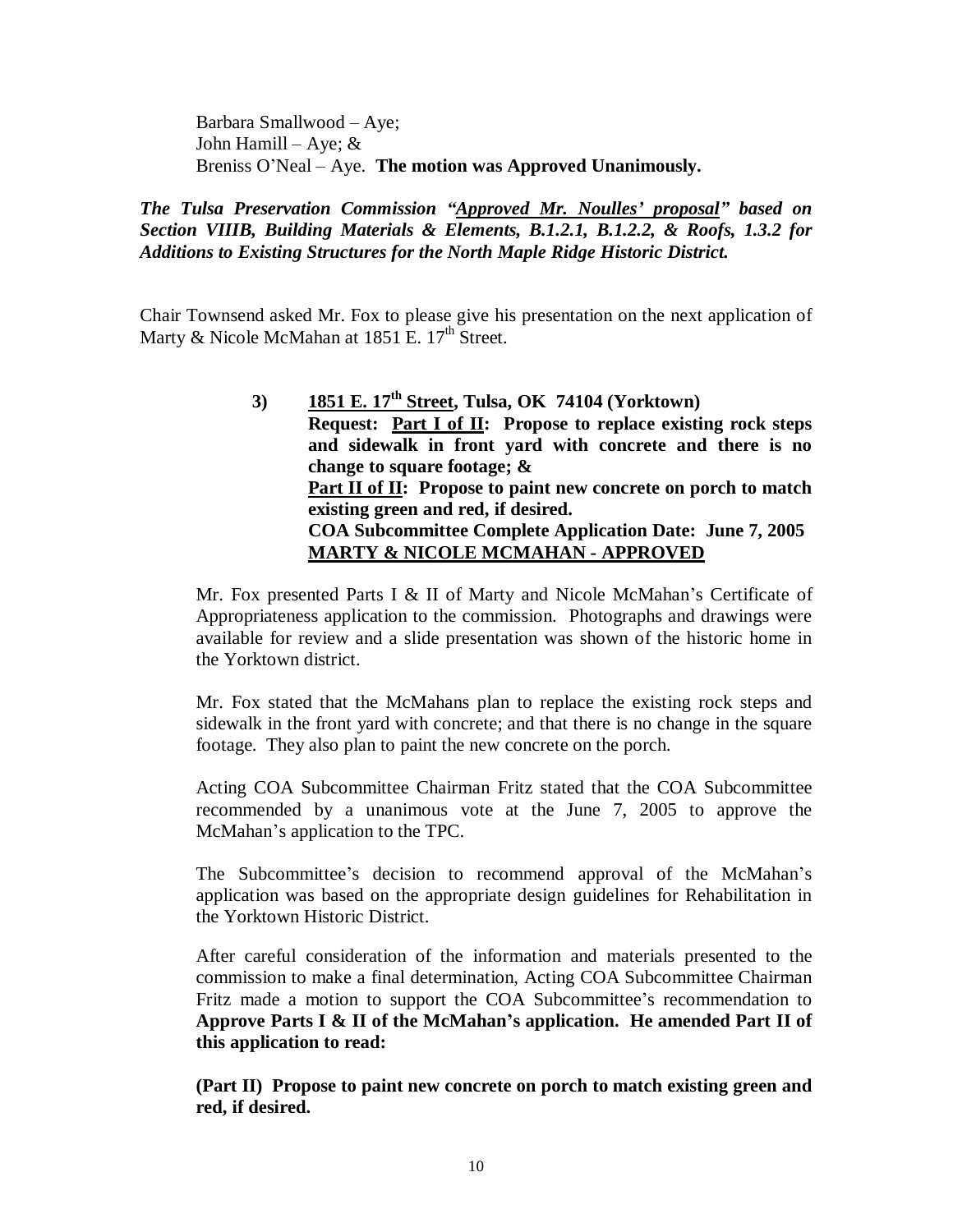Ms. O'Neal seconded.

### **Roll Call Vote to Approve Parts I & II of Marty & Nicole McMahan's application:**

Chair Townsend – Aye; Vice-Chair Turner – Aye; Secretary Breed –Was not present during this vote; Herb Fritz – Aye; Charles Gilmore – Aye; Jack Hodgson – Aye; Stacey Bayles – Aye; Rex Ball – Aye; Michael Birkes – Aye; Barbara Smallwood – Aye; John Hamill – Aye;  $&$ Breniss O'Neal – Aye. **The motion was Approved Unanimously by members present.**

*The Tulsa Preservation Commission "Approved (Parts I & II) Marty & Nicole McMahan's proposal" based on Section VIIIC, General Requirements, C.1.0.1 for New Residential Construction and Section VIIIA, General Requirements, A.1.0.2 for Rehabilitation of Existing Residential Buildings for Yorktown Historic District.*

Chair Townsend asked Mr. Fox to please give his presentation on the next application of Robert Bielawski at 2115 E. 18<sup>th</sup> Street.

**5) 2115 E. 18th Street, Tulsa, OK 74104 (Yorktown) Request: Propose to remove vinyl material covering soffit and replace the original bead board soffit with new bead board material. New bead board will match width & pattern of original bead board with a continuous linear vent. COA Subcommittee Complete Application Date: June 7, 2005 ROBERT BIELAWSKI - APPROVED**

Mr. Fox presented Mr. Bielawski's Certificate of Appropriateness application to the commission. Photographs and drawings were available for review and a slide presentation was shown of the historic home in the Yorktown district.

Mr. Fox stated that Mr. Bielawski plans to remove the vinyl material covering the soffit and replace the original bead board soffit with new bead board material; and that the new bead board will match the width and pattern of the original bead board.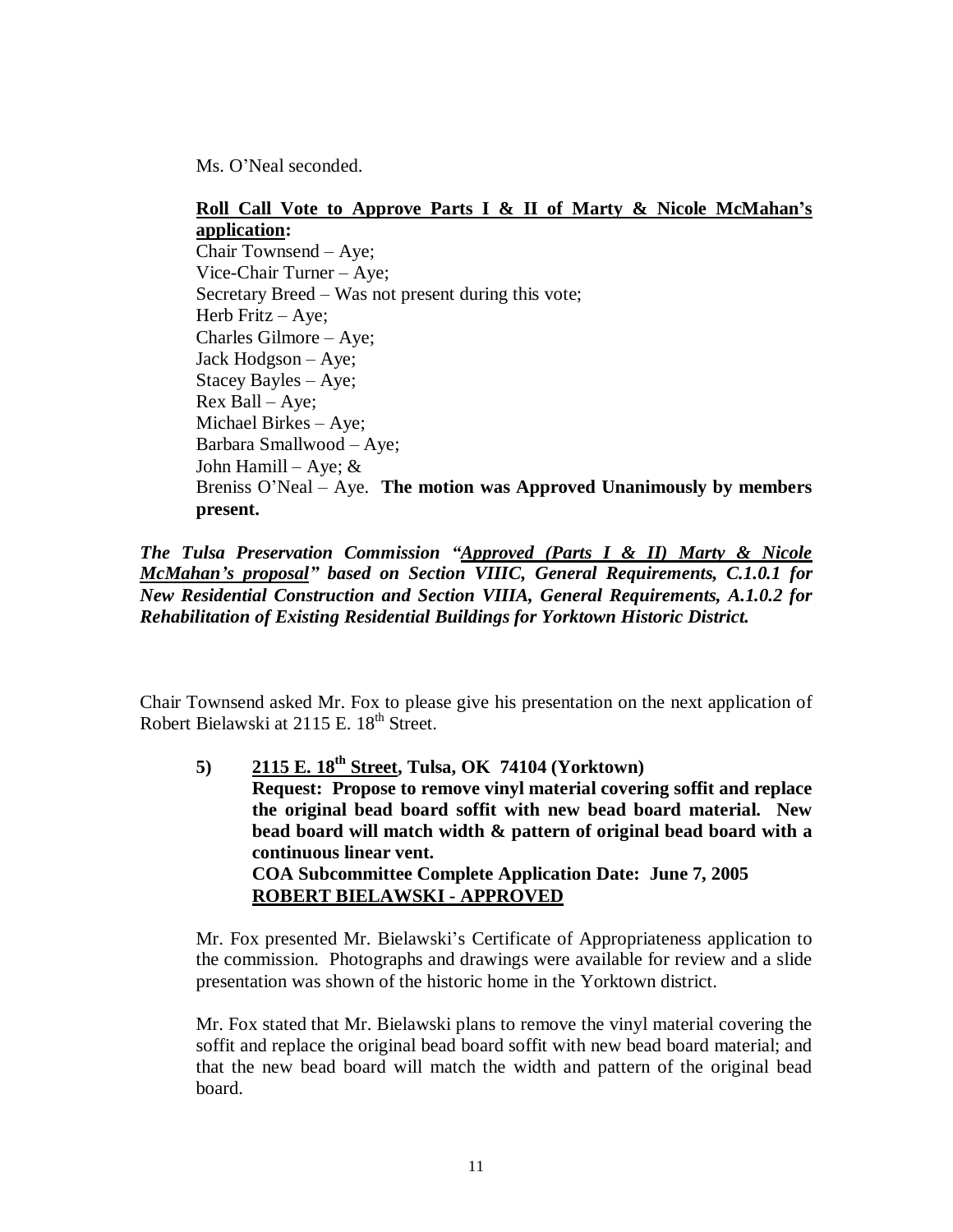Acting COA Subcommittee Chairman Fritz stated that the COA Subcommittee recommended by a unanimous vote at the June 7, 2005 to approve Mr. Bielawski's application to the TPC.

The Subcommittee's decision to recommend approval of Mr. Bielawski's application was based on the appropriate design guidelines for Rehabilitation in the Yorktown Historic District.

After careful consideration of the information and materials presented to the commission to make a final determination, Acting COA Subcommittee Chairman Fritz made a motion to support the COA Subcommittee's recommendation to **Approve Mr. Bielawski's application. He amended the proposal by adding "with a continuous linear vent."**

**Therefore, Mr. Bielawski's proposal should read:** 

**Propose to remove vinyl material covering soffit and replace the original bead board soffit with new bead board material. New bead board will match width & pattern of original bead board with a continuous linear vent.**

Ms. O'Neal seconded.

**Roll Call Vote to Approve Mr. Bielawski's application:**

Chair Townsend – Aye; Vice-Chair Turner – Aye; Secretary Breed –Aye; Herb Fritz – Aye; Charles Gilmore – Aye; Jack Hodgson – Aye; Stacey Bayles – Aye; Rex Ball – Aye; Michael Birkes – Aye; Barbara Smallwood – Aye; John Hamill – Aye;  $&$ Breniss O'Neal – Aye. **The motion was Approved Unanimously.**

*The Tulsa Preservation Commission "Approved Mr. Bielawski's proposal" based on Section VIIIA, General Requirements, A.1.0.1 and A.1.0.2 & Building Wall Materials, A.1.1.2 for Rehabilitation of Existing Residential Buildings for Yorktown Historic District.*

**C. Excused Absence Request:** None.

Chair Townsend moved to Agenda Item III., under Unfinished Business,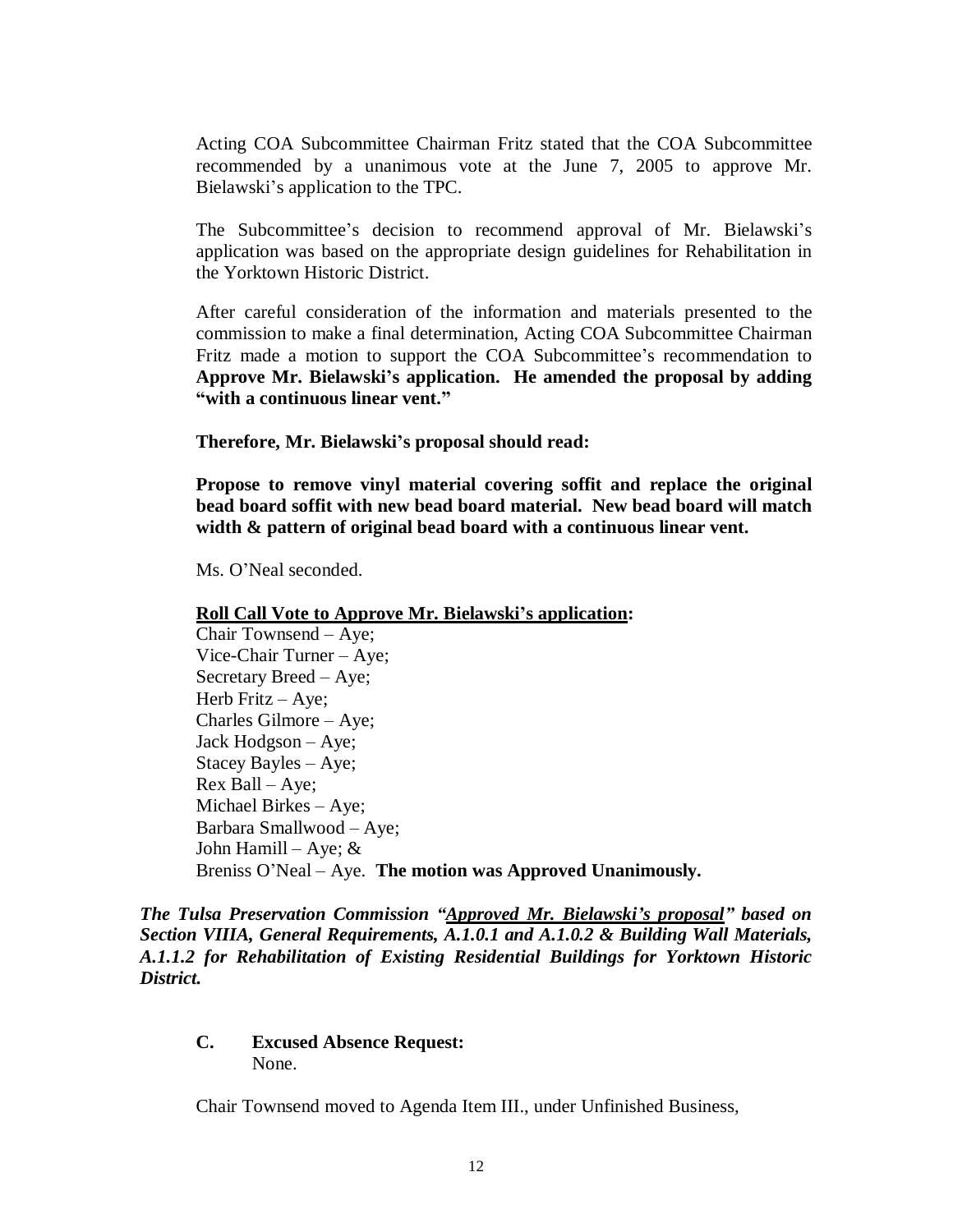Authority to send a letter to the Trinity Episcopal Church expressing the Tulsa Preservation Commission's concern about demolition of the Tulsa Auto Hotel

# **E. Authority to send a letter to the Trinity Episcopal Church expressing the Tulsa Preservation Commission's concern about demolition of the Tulsa Auto Hotel**

Mr. Birkes excused himself from the meeting room. He believes that he may have a conflict of interest on this subject, due to his firm working on the Tulsa Auto Hotel project.

Chair Townsend stated that she has reviewed and approved the letter dated June 7, 2005 referenced to the demolition of the Tulsa Auto Hotel. She stated that the letter is written to the Reverend Stephen L. McKee, Rector at the Trinity Episcopal Church; and that it will be hand carried to Reverend McKee today or tomorrow. Chair Townsend appointed Mr. Ball as the respondent regarding to the Tulsa Auto Hotel project.

Chair Townsend moved to Agenda Item III., under Unfinished Business, D. Committee Reports.

Chair Townsend asked if anyone had any Committee Reports to announce to the commission.

# **D. Committee Reports:**

- **COA Sub-Committee : James Turner, Chairperson** No Report was made from this Sub-Committee.
- **Important/Endangered Resources Sub-Committee: David Breed, Chairperson**

Chairman Breed of the Important/Endangered Resources Sub-Committee reported that the Important/Endangered Resources Sub-Committee has almost completed a power point show for review; and that the committee is setting up schedules to identify businesses, groups and individuals in the downtown district.

 **Historic Preservation Zoning & Conservation District Sub-Committee:**

# **Charles Gilmore, Chairperson**

Chairman Gilmore of the Historic Preservation Zoning & Conservation District Sub-Committee reported that the City Commission will be reviewing the three (3) lots of the Arvest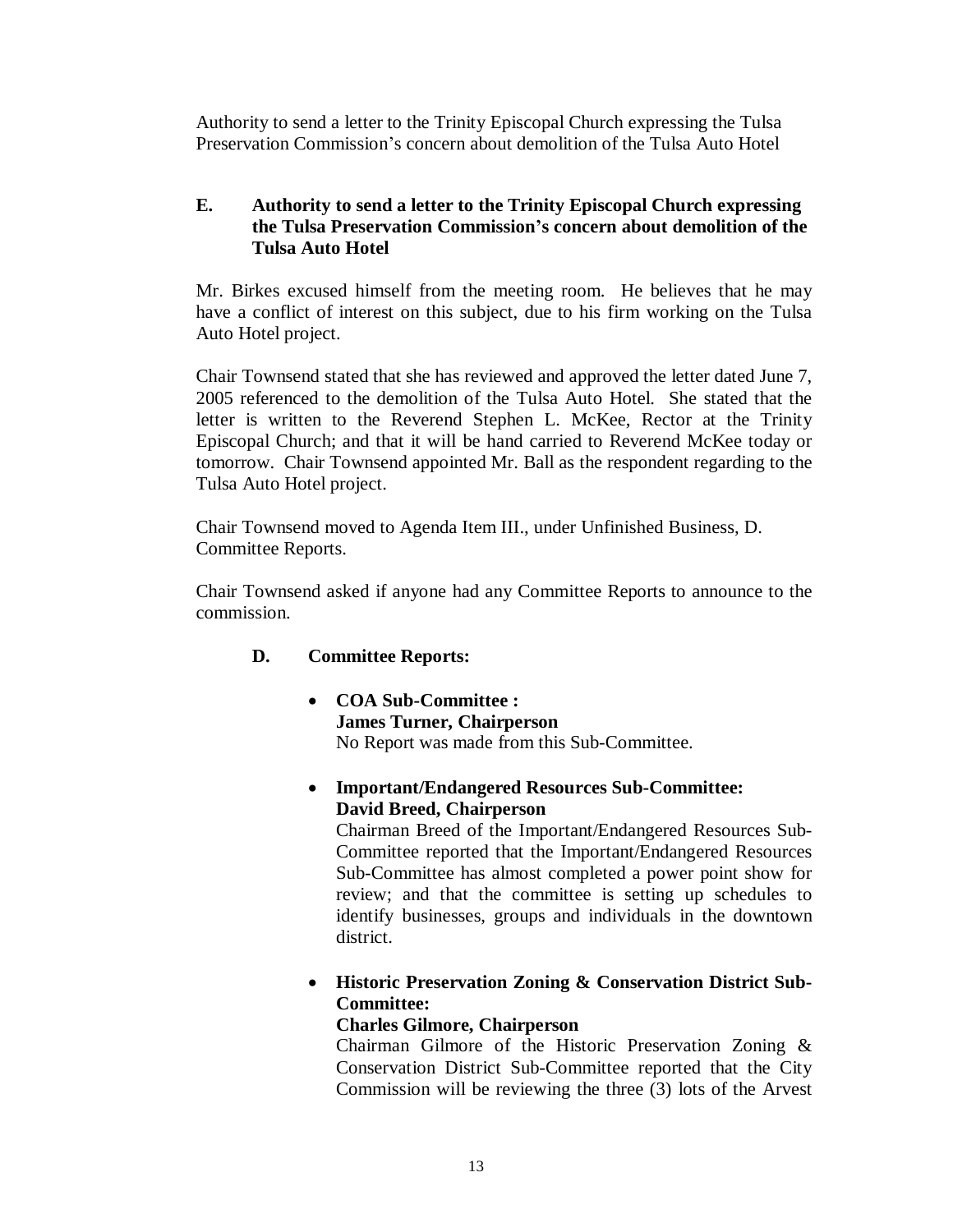Bank; and that he will inform the commission of the City Commission's findings when the information becomes available.

 **Historic Preservation Incentive Subcommittee: Stacey Bayles**

No Report was made from this Sub-Committee.

- **HP Education Sub-Committee:** No Report was made from this Sub-Committee.
- **National Register Sub-Committee: Michael Birkes, Chairperson Riverview National Register Survey Update**

Mr. Simmons reported on behalf of Chairman Birkes of the National Register Sub-Committee that a presentation on Riverview will be given at 7:00 p.m., on June 14, 2005 at the Greek Orthodox Church Community Center at 1206 S. Guthrie Avenue here in Tulsa. Staff will review the data collected for Riverview from Riverside Drive to Denver Avenue and discuss historical context and the intensive level survey process. Mr. Simmons added that staff has surveyed about 500 houses in the Riverview historic district.

 **Neighborhood History Sub-Committee: Herb Fritz, Chairperson**

No Report was made from this Sub-Committee.

 **Rules & Regulations Sub-Committee: Charles Gilmore, Chairperson** No Report was made from this Sub-Committee.

Mr. Birkes returned to the conference meeting room.

 **Awards & Recognition Sub-Committee: Rex Ball, Chairperson**

Chairman Ball of the Awards & Recognition Sub-Committee reported that he would like for the commission members to please submit to him any names of who they believe should be recognized and entitled to receive such an award.

 **Community Outreach Sub-Committee: Rex Ball, Chairperson**

Chairman Ball of the Community Outreach Sub-Committee reported that he has asked John Hamill, Professional Tulsa